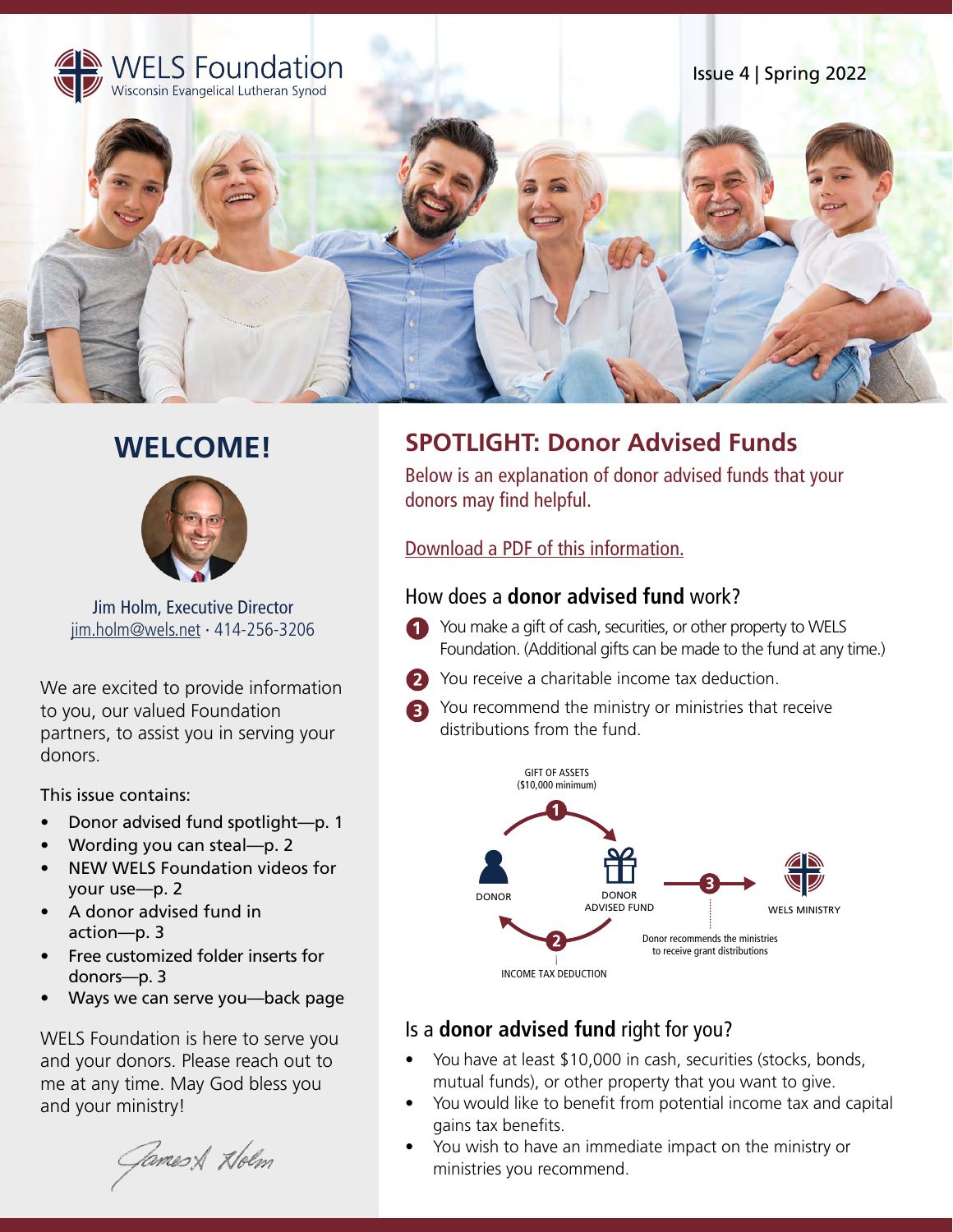## **STEAL THIS WORDING!**

### You won't get in trouble. We promise.

Donor advised funds offer maximum flexibility for donors, plus they can have an immediate impact on ministry. If you are looking for brief language to promote donor advised funds to your donors, here is wording you can steal and customize:

#### DONOR ADVISED FUNDS: *One-stop giving*

Did you know there is an efficient and flexible way to establish an ongoing charitable legacy? Through a donor advised fund, you can give a gift now and recommend the ministries that benefit later. Your gift can also be divided among the ministries you care about, and you'll receive a single receipt for income tax purposes. In addition, you can involve family members in the joy of recommending the ministries that benefit from your gift.

Would you like to learn more? Please contact \_\_\_\_\_\_\_\_\_\_\_\_\_\_\_\_\_ at \_\_\_\_\_\_\_\_\_\_\_\_\_\_ to learn how you can leave a legacy of faith in this way to benefit the ministry of \_\_\_\_\_\_\_\_\_

#### *[Download this donor advised fund wording in a customizable Word document.](https://foundation.welsrc.net/download-foundation/wels-foundation-newsletter/)*

## **WE ARE HERE TO SERVE YOU!**

Let us know what content you'd like to see in this newsletter.

How can we help you serve your donors? Are there resources we can provide?

We are grateful for your partnership in ministry and are here to serve you.

Send content ideas and suggestions to ann.jahns@wels.net or 414-256-3255.

## **DID YOU KNOW?**

### NEW WELS Foundation videos

WELS Foundation has produced a series of four new videos focused on the following:

- charitable gift annuities
- charitable remainder trusts
- donor advised funds
- endowment funds

Each video provides an overview of the gift, in addition to a donor story and the gift's impact on the ministry the donor supports.

The videos also encourage God's people to reach out to their local Christian giving counselor or mission advancement representative as they consider a planned gift.

You can use these videos as a tool when you connect with donors about ways to support your ministry!

*[Access the videos.](https://vimeo.com/showcase/9415316)*







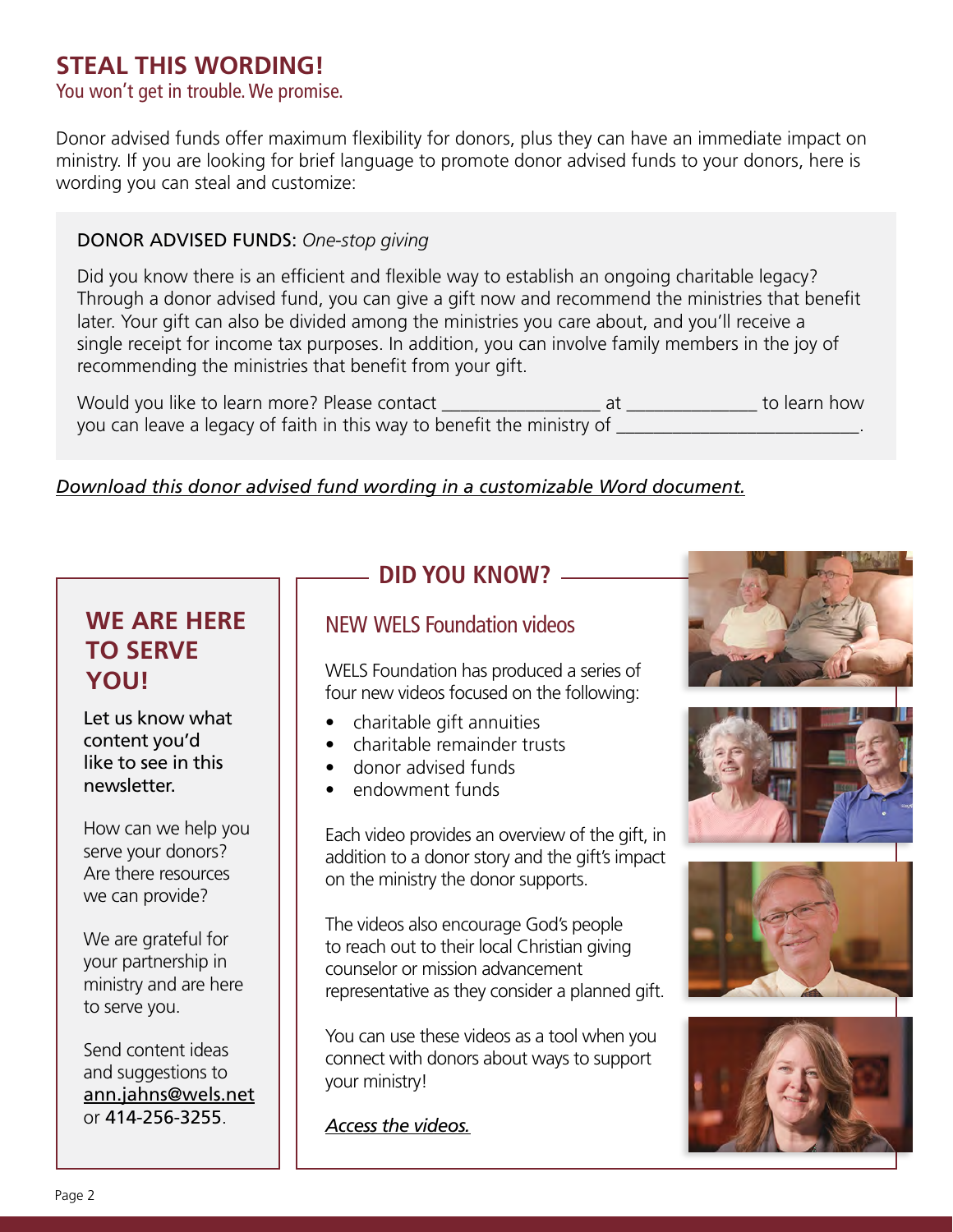## **A DONOR ADVISED FUND IN ACTION**

"Our prayer is that the donor advised fund is around a lot longer than Bonnie and I are."

David Nommensen

WELS member and attorney David Nommensen and his wife, Bonnie, knew that setting up a donor advised fund was an ideal and taxwise way to support ministry at their home congregation, First Lutheran in Elkhorn, Wis.

The donor advised fund provides predictable, ongoing support to ministry, helping fund programs both inside and outside the church and school, for the benefit of their members and surrounding community.

In addition, David and

Bonnie know that their family donor advised fund is a wonderful way to involve their kids and grandkids in the joy of giving, since they can be included in the decision-making process for the grant recommendations. It's another way to pass along Christian values to the next

generation of believers.

"Our prayer is that the donor advised fund is around a lot longer than Bonnie and I are," says David. "And it's a nice opportunity for



*To set up a donor advised fund through WELS Foundation, contact your WELS mission [advancement representative or local WELS](https://wels.net/giving/ministry-of-christian-giving/christiangivingcounselordirectory/)  Christian giving counselor.*



### **FOUNDATION FREEBIE**

Customized folder "step" inserts for your donors

WELS Foundation has created a series of documents about planned gifts that can be inserted into folders for your donors. The inserts conveniently "step" for maximum impact.

Each insert contains information and an illustration about a different planned gift: charitable remainder trusts, charitable gift annuities, endowment funds, and donor advised funds.

If you would like us to create a set of inserts that are customized with your logo, brand colors, and contact information, let us know! We will provide print-ready files you can send to your printer of choice. Contact Ann Jahns at **ann.jahns@wels.net** or 414-256-3255 to get started.